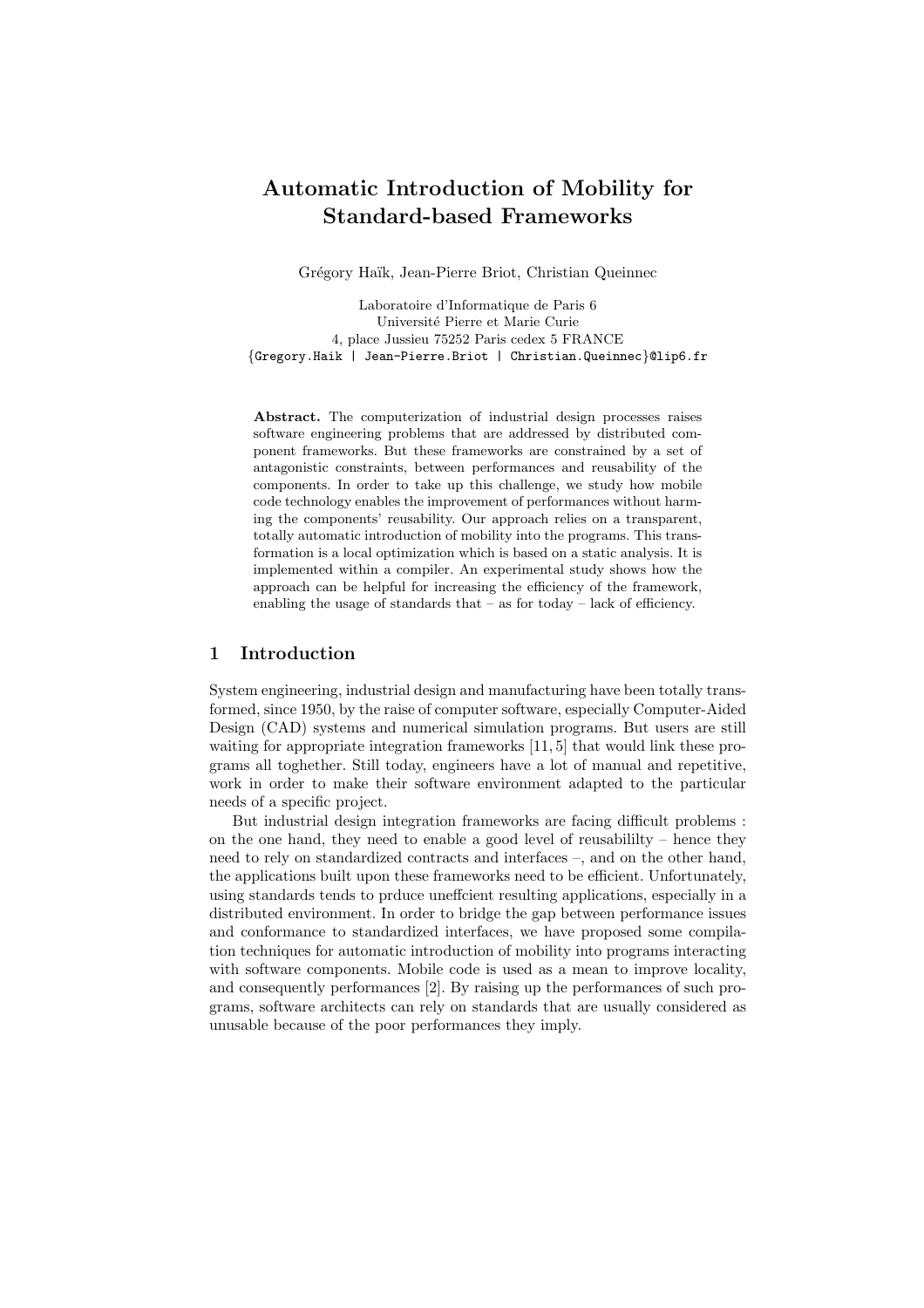In this paper, we present the results of our PhD research for efficient execution of distributed, standard-based integration frameworks, applied to industrial design applications [9]. The next section presents the motivations (section 2), and leads to the description of our approach (section 3). We will then compare our approach to related works (section 4). The following section will describe more deeply the analysis and compilation techniques and present our prototype. We will finally depict the experimental study that shows the tangible benefits of our techniques (section 6).

# 2 Motivations

This section will first present an example of integration framework for industrial design. Based on this example, we will explain why such frameworks tend to be distributed, and why they should rely on standards. We will conclude by showing that the usage of standards raises efficiency problems.

#### 2.1 An Example of Framework for Intustrial Design : SALOME

SALOME [16] is a ministry-led consortium (RNTL) aimed at defining a component-based framework for integration of software systems involved in industrial design, such as CAD systems, meshing software, numerical solvers, databases of physical properties, visualisation and post-treatment software. Figure 1 shows a snapshot of the user interface of SALOME. In this example, the user has imported the geometry of a ship and meshed it with the help of a meshing component. The user would then typically assign materials to the ship geometry such as, for instance, carbon composite and aluminium ; apply forces to the structure for folding and/or torsion ; load a solver of structural mechanics – embedded in a SALOME component ; and then check by computation whether the ship structure is complying to its requirements. The user could also load a fluid mechanics solver in order to check the ship's structure in conditions of navigation. As we can see, since the usage scenarios of SALOME cannot be predicted, the framework includes a program interpreter (actually a Python interpreter), so that the user can customise the components integration according to his/her specific usage.

# 2.2 The Need for Distribution

One can wonder why such component-based frameworks are distributed. Indeed, some companies have developed integration frameworks for industrial design in a monolithic, mono-process configuration. However, there are several reasons to make such frameworks distributed. The first reason is the typical size of data and computation timings needed by these applications. If a single-station implementation is feasible for small problems, it becomes unrealistic when the user want to refine the simulation, which leads to bigger problems. Then, distribution can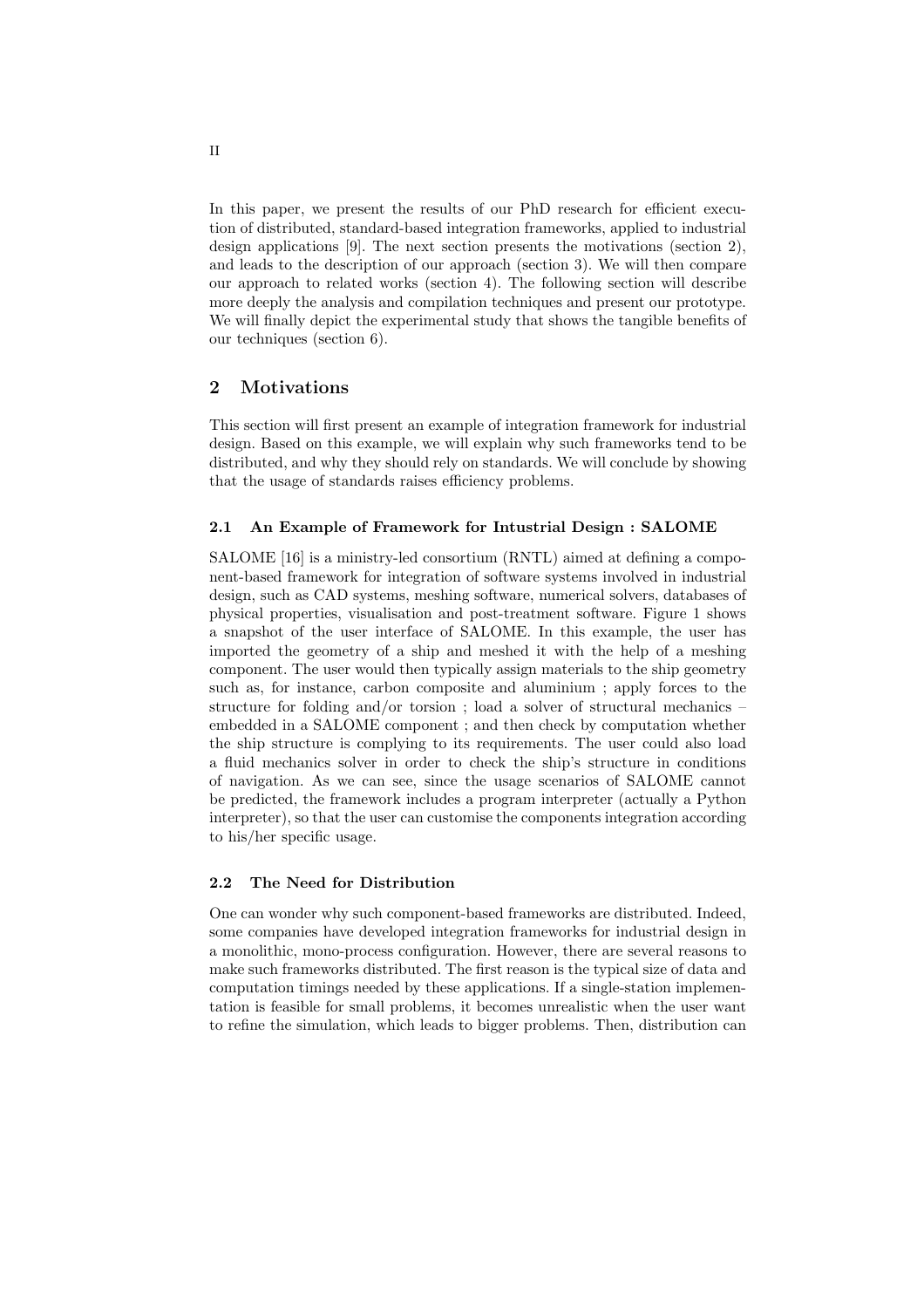

Fig. 1. Meshing of a ship structure in SALOME

help to manage more data (distributed storage), and to speed up computation (parallelism). The second reason is that the software systems encapsulated in components may have constraints on the underlying hardware and/or operating system. For instance, the visualization tool would require a good 3D GPU, a numerical solver could be specifically developed for a particular data parallel architecture, and so on. Then distribution is a mean to easily satisfy a set of constraints expressed by the different components. Finally, such component-based industrial design frameworks are aimed, at least on mid-term, to enable a large scale co-operation between engineers in different, distant locations.

#### 2.3 The Need for Standardization

We will develop here a short remark about the definition of contracts and interfaces between the components, and between a component and the framework. On the first hand, considering the number of different components to be integrated, the number of human actors (users, vendors, integrators. . . ), the number of different usage scenarios, it seems necessary to standardize the interfaces upon which the frameworks are built. Indeed, without this effort, the components are condemned to be incompatible one with the other. On the other hand, all the actors of this application domain are not necessarily enthusiastic regarding standards. There is a blatant lack of confidence in major standardization organizations like OMG. Some people believe that the standards produced by such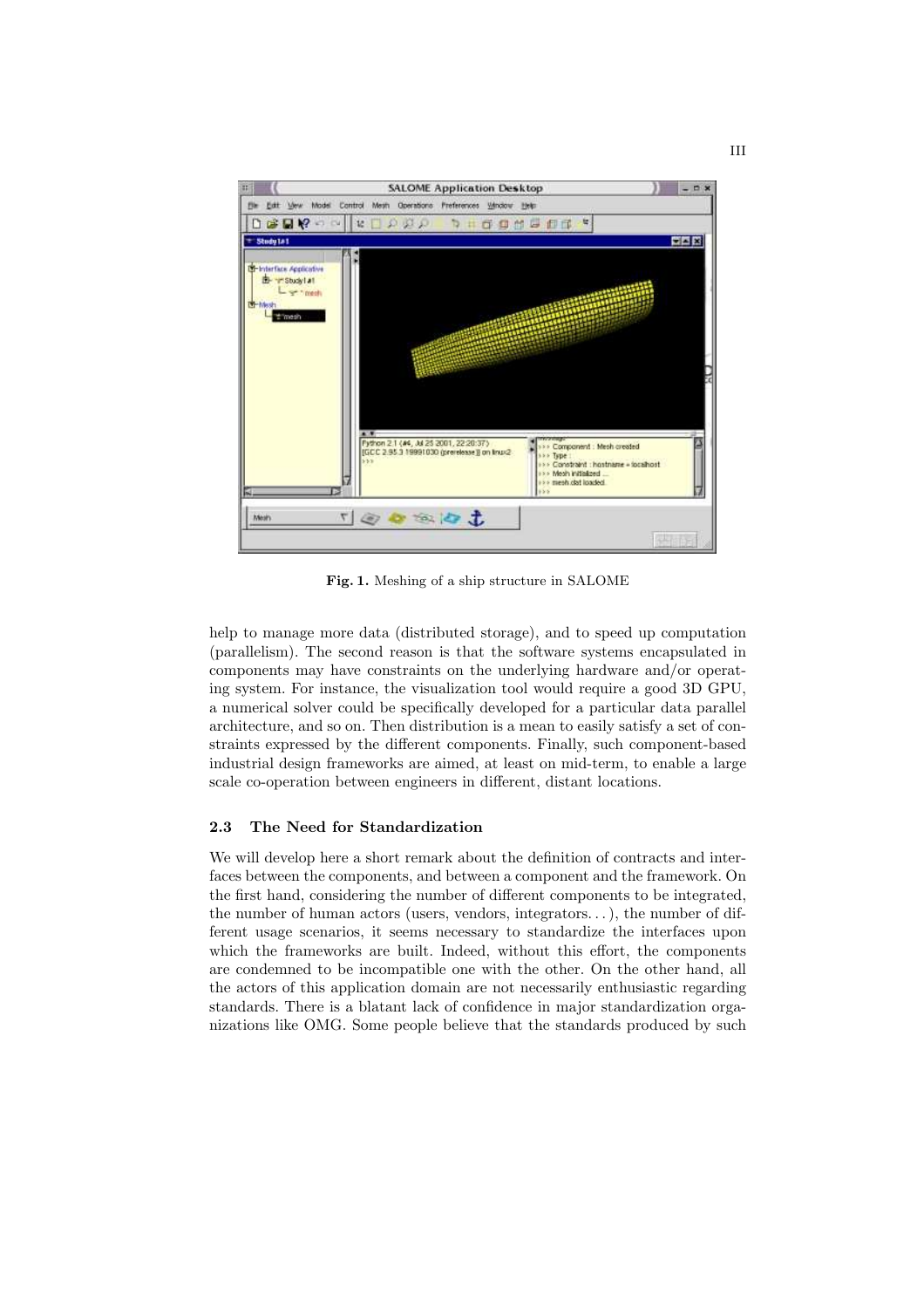organizations are unusable : if they are too exhaustive, then no software component can implement them completely ; if they are too small then they become useless. Although this description is caricaturized, the question raised by the inherent flaws of the standardization processes must be addressed thoroughly. To illustrate this lack of confidence, let us examine the case of CAD Services.

#### 2.4 An Example of Standardization Process : OMG CAD Services

In 2001, the OMG has established a working group aimed at creating a set of standard interfaces for accessing CAD systems encapsulated in a software component. The list of contributors proves that this standardization effort meets a real users' need (Boeing, Nasa, GE, Ford, . . . ). CAD systems vendors, such as 3DS and OpenCascade, have also participated in this effort. The group has worked for two years, and frequent meetings were held all around the world, where harsh discussions and debates took place : there exists a natural antagonism between users and vendors, since users push the standard to be as exhaustive as possible while vendors want it thinner so they can implement it more easily. Moreover, there is another natural antagonism between the different vendors, who try to make the standard ontology as close as possible to their own products ontology.



Fig. 2. A Pair of solids hosted by a CAD server

As a result of these technical and logistical impediments, the final result of this effort is disappointing. The working group has only achieved to release a standard – called  $CAD$  Services  $[13, 3]$  – for geometric shapes warehouses. Shapes are defined in terms of very basic and fine-grained concepts such as points, vertices, faces, and solids. Moreover, CAD Services hardly includes any of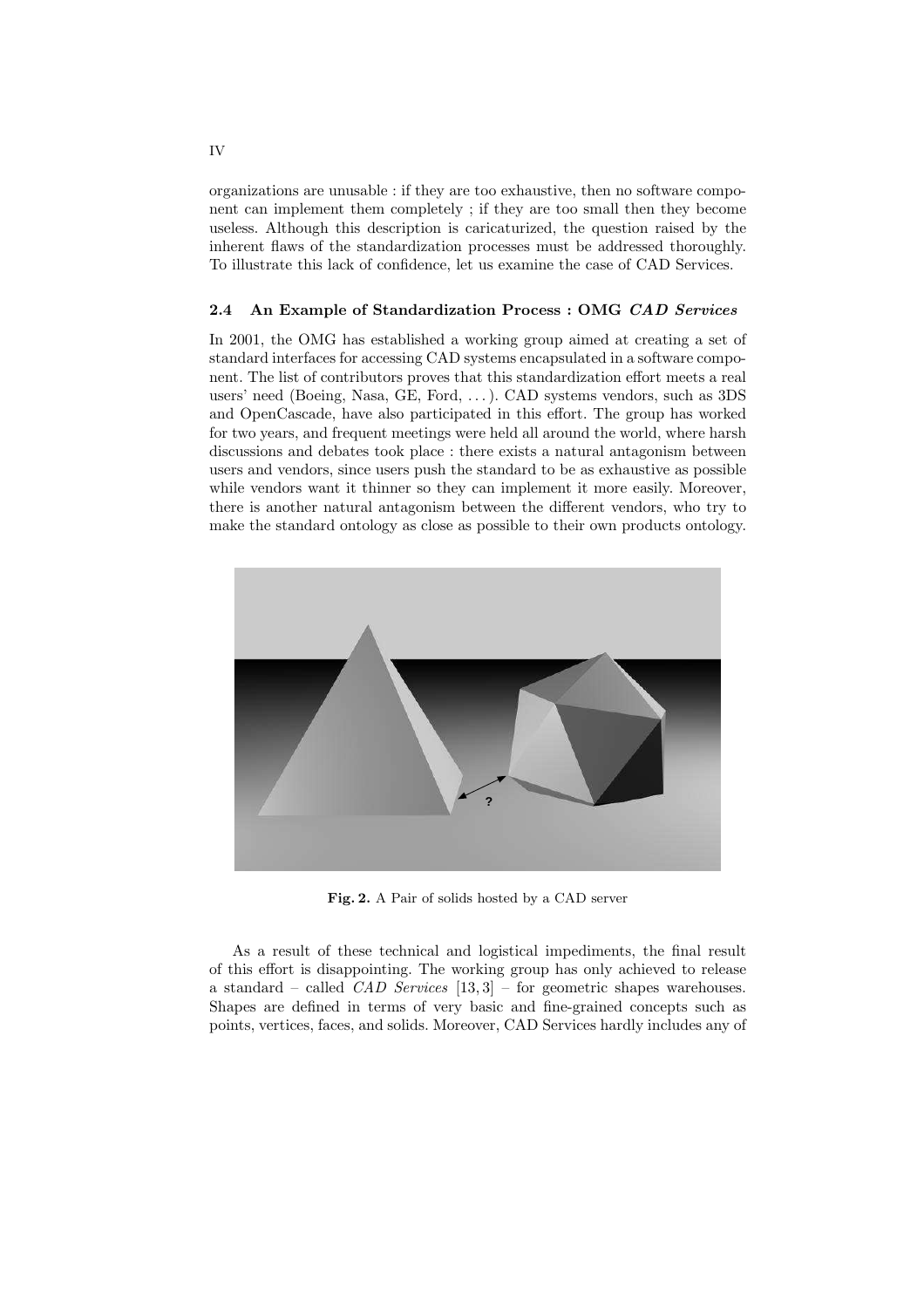the most common algorithms usually applied to these data. Consequently, when users want to manipulate geometrical data hosted by such a CAD server, they need to implement their algorithms on the client side, while fine-grained data is accessed on the server side. In a distributed environment, this is particularly inefficient. For instance, consider a CAD server hosting the two solids shown in Figure 2. Consider that the solids have an elctrical potential difference, and that the user wants to know whether an electric arc can occur between the two solids. For this, he has to compute the minimal distance from one solid to the other. But unfortunately, the standard does not include any operation for this algorithm. As we will see in section 6, we have implemented this example : a client is located in Paris, while the CAD server is in Nice (1000 km, ping round trip time 20 ms). With a simplified algorithm implemented in the client and a pair of very small shapes made of 117 vertices hosted in the server, the computation almost takes 40 minutes.

# 3 Our Approach

Our solution to this problem is to transform in a completely automated manner the client program so that it sends a piece of mobile code, that we call a mobilet, to the server. This transformation is made in an optimizing compiler. The input of the compiler is exactly the same source code than for the example described above. The computation of the physical distance decreases from 40 minutes to just over 2 minutes. The optimized code is about 18 times faster than without our compiling techniques.

The main challenge addressed by our optimizing compiler is to identify the interesting pieces of code to be embedded in a mobilet and executed remotely. The result of the transformation is illustrated on Figure 3. The original code performs a big number of remote interactions between the client-side and the server-side components. By executing a *mobilet* containing part of the client code – in a dedicated hosting process located on the server side –, the remote interactions are transformed into local interactions, resulting in a sensible improvement of performances.

# 4 Related Works

Our approach is a variant of automatic partitioning. In a similar way as automatic parallelization transparently analyzes and transforms sequential programs in order to discover opportunities for introducing parallelism  $[12, 1, 6]$ , *automatic* partitioning (or automatic distribution) tends to analyze and transform centralized programs in order to discover opportunities for introducing distribution. During the last few years, some research has been conducted in this domain, as reviewed below.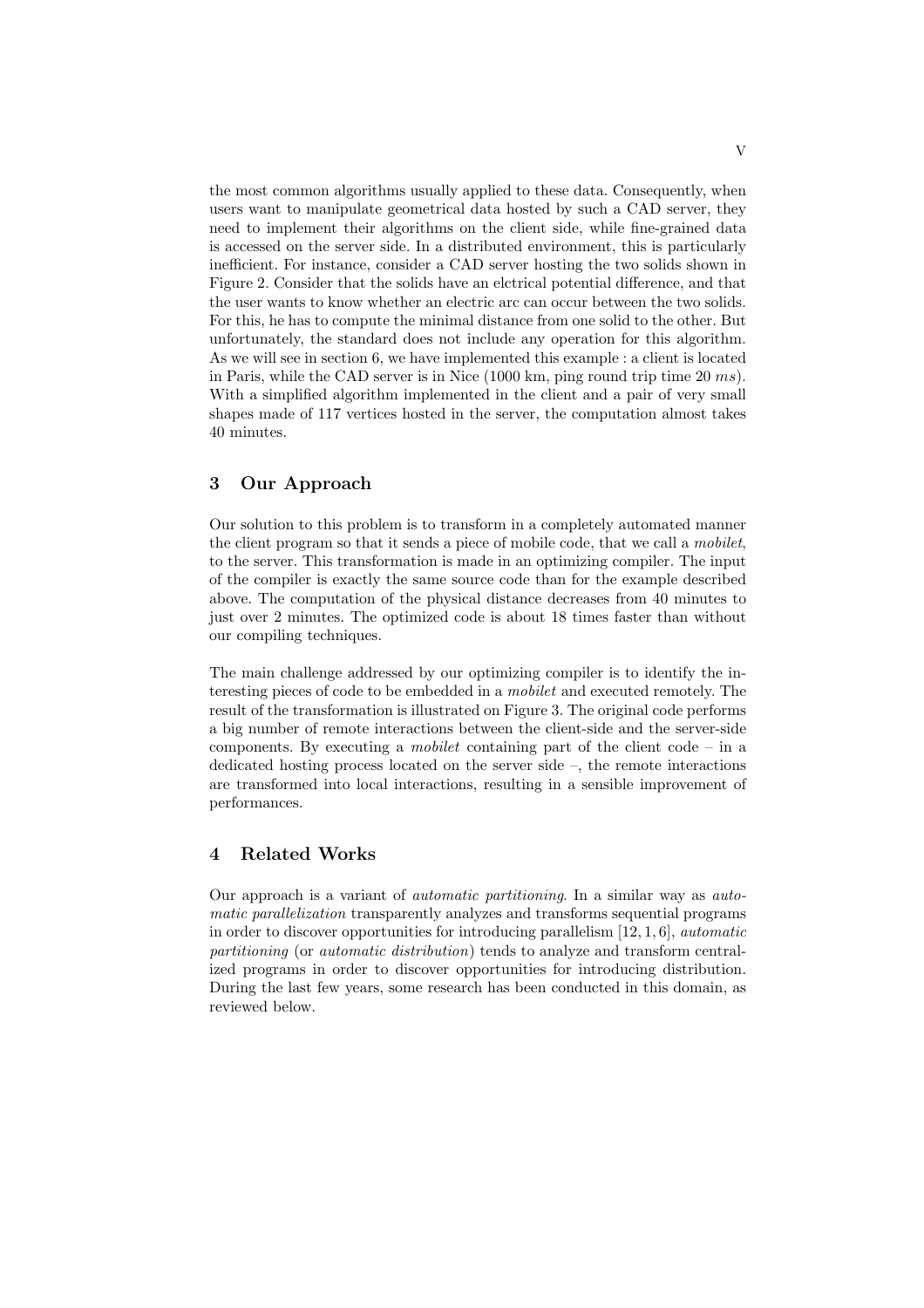

Fig. 3. Transformation of client code by the introduction of a mobilet

JavaParty [14] is an extension of Java that automatically transforms regular Java classes into remotely accessible ones. It also provides migration of these classes' instances. Users specify which objects are to be made remote/mobile by tagging their classes with a new modifier (keyword remote). When an object is migrated, it accesses Java API on the host where it is executed : inputs and outputs are taken from and sent to the destination host, which can be interpreted as a problem of correctness of the transformation.

Doorastha [4] is quite similar to JavaParty, but differs from it on the following issues : Java syntax is not modified, and users insert pragmas in Java comments. Thus, compatibility with genuine Java compilers is preserved. Moreover, in Doorastha's object migration model, calls to System.out are forwarded to the original JVM's console, which denotes consideration for the problem of correctness. Still, in Doorastha, there is no tracking of every such location-dependent primitives of the Java API, which leads to inconsistencies.

Pangaea [17] is a distribution system for Java applications that works with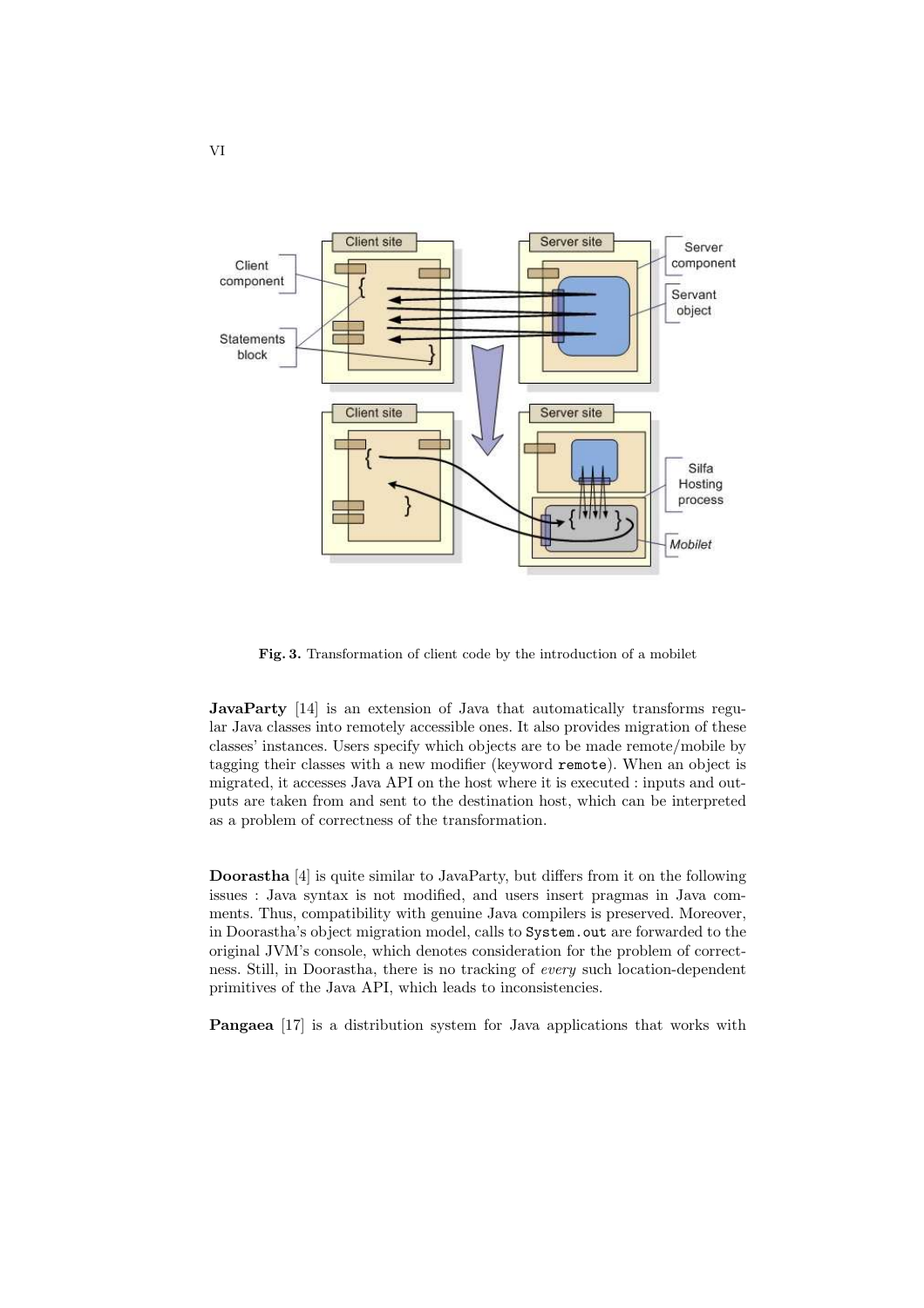both JavaParty and Doorastha as back-ends. It is based on a static analysis of Java programs that computes an approximation of the runtime object graph. The Pangaea user specifies, through a graphical user interface, which objects are tied to which hosts. From this specification, the system computes a good placement of every other objects among the anticipated runtime population, by minimizing the number of repeated remote calls.

J-Orchestra [19] and Addistant [18] are two automatic partitioning systems for Java bytecode. J-Orchestra distributes Java classes among the network (with the help of the user, like in Pangaea), using statistics gathered by a runtime profiler – in a calibration stage – in order to make placement decisions. The profiler is applied to the non-transformed program in order to evaluate the computational flows between classes. Moreover, classes that contain platform-specific code in native format are considered anchored to their host : they can not be made mobile. A semi-automatic process ensures that no such class will eventually be run on the wrong machine. Regarding to our notion of correctness, J-Orchestra is the only partitioning system that provides a sound mechanism for distributing code.

Coign [10] is a partitioning system for applications made of COM components. It combines typical usage scenarios, application and network profilers in order to make placement decisions, by scrutinizing inter-component communications. As Coign is designed for client-server distribution, it constrains GUI calls to remain on client side, while data storage calls remain on the server side.

Compared to the related works reviewed above, one should notice the three main contributions of our approach. First, our grain of mobility introduction is atomic : our compiler can make mobile every single statement of the original program, while systems reviewed above can only distribute COM components or Java objects. Our fine-grain mobility introduction enables to take advantage of automatic distribution for slices of code for which previous techniques would have been constrained by the including component/object.

Second, we provide a formal framework, partially based on first-class environments semantics [15], that asserts the conditions of a sound automatic distribution. Other approaches focussed on real-world languages such as Java sources, Java bytecode or binaries. Thus, the validity of the program transformations reviewed could not easily be formally  $proven<sup>1</sup>$ , and we even consider that the majority of them are unsound. We do not present our formal framework in this paper. Interested readers should refer to [8, 9].

Finally, there is an important difference in the goal of related research and ours : previous works have focussed on the distribution of a stand-alone, centralized program that is to be executed on a network of computers. Distribution

 $^{\rm 1}$  Because of the technicalities involved in managing real-world languages in a formal manner.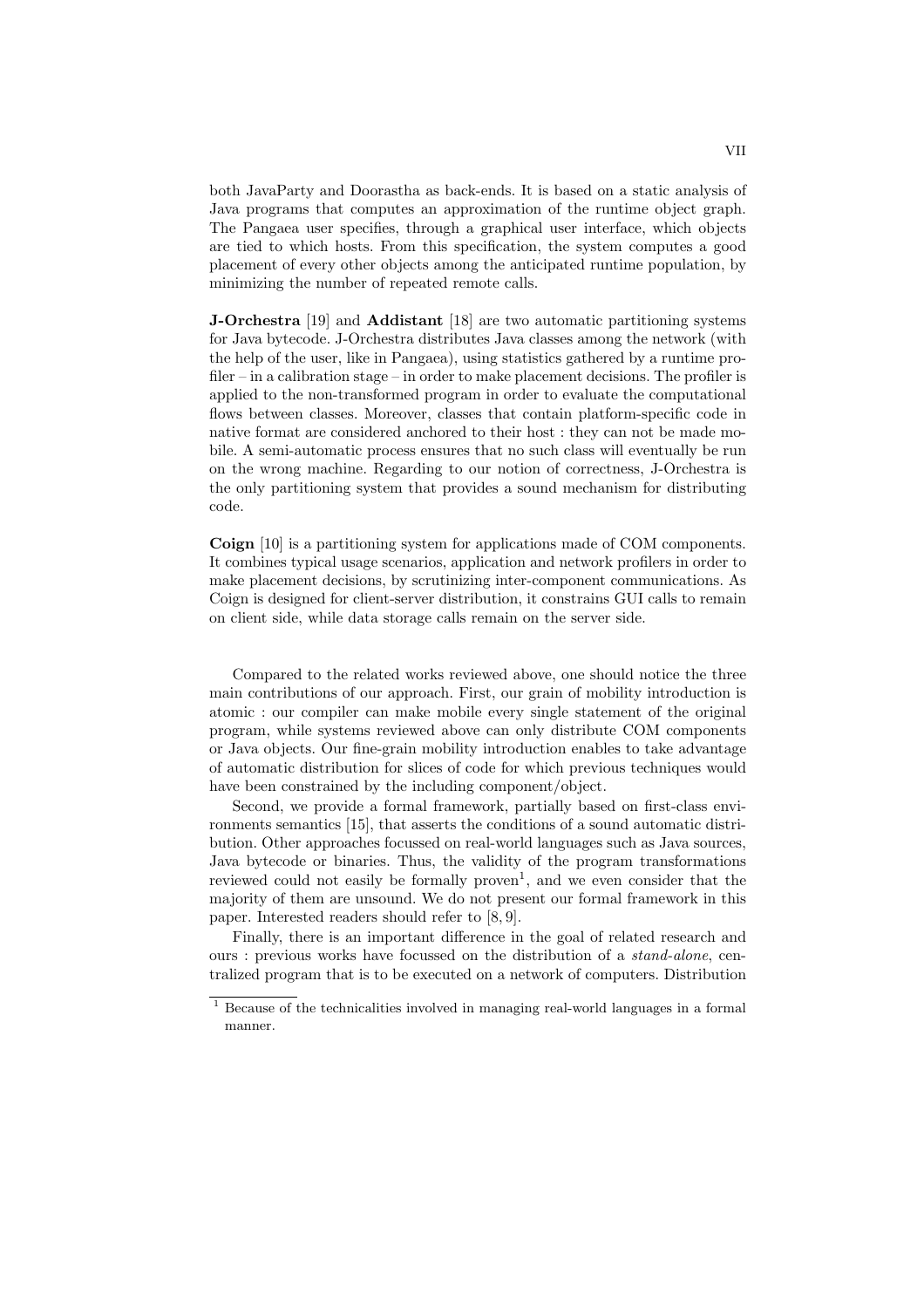is seen as a motivation in itself, coming from the suboptimal usage of computer resources of laboratories and companies or from the fact that a particular application should be divided between a client side and a server side. On the contrary, we do not consider stand-alone programs to be candidates for transformation : we study programs that interact with other computers by RPC-like techniques. Here, distribution is not seen as a goal in itself, but rather as a mean to minimize the physical distance between a set of distributed resources and their client code.

# 5 A Compiler for Automatic Introduction of Mobility

This section describes the basic techniques of automatic introduction of mobility into communicating sequential programs. We will first present on a simple example the static analysis, which is aimed at  $(i)$  identifying the pieces of code the compiler should transform and  $(ii)$  gather the information required by the transformation itself. We will then describe our compiler prototype, and discuss how these techniques should be extended to enable the compilation of higher-order languages.

# 5.1 Identification of Relevant Pieces of Code

The left part of Figure 4 shows a simple program computing the sum of each column of a remote matrix m. It is made of two nested loops : the external one (variable i) ranging over lines, the internal one (variable j) over columns.

When the optimizing compiler is given such a program, if first identifies the non-movable primitives. In this example, there is only one : printInt. It is not movable because its effect depends on the host it is executed on : we can not move it without modifying the semantics of the program. For a given language, there are many non-movable primitives, and we suppose we statically know all of them. The next operation performed by the compiler is to propagate the nonmovability property : every piece of code from which a non-movable primitive is accessible, is also marked as non-movable. Thus, the remaining, not marked, pieces of code can be moved without compromising the global behavior of the program.

Then, the compiler empirically identifies a good candidate for remote execution. A good candidate is a loop, not marked as non-movable, that performs method calls to one or more remote objects. In the example of Figure 4, the external loop does not fit this definition, since it is not movable, but the internal loop – boxed on the figure – does. The compiler will tranform it so it will be embedded in a *mobilet* in order to be remotely executed on the server hosting the matrix m.

For this, the compiler needs to compute the set of input and output variables of the *mobilet* : the inputs are the variables read by the boxed statement<sup>2</sup>, and the outputs are the written variables. In our example, the inputs of the mobilet are variables j, length\_y, s, m, and i. Outputs are variables s, and j.

 $\frac{2}{3}$  Omitting the non-free variables, *i.e.* those declared in the sub-block of the statement.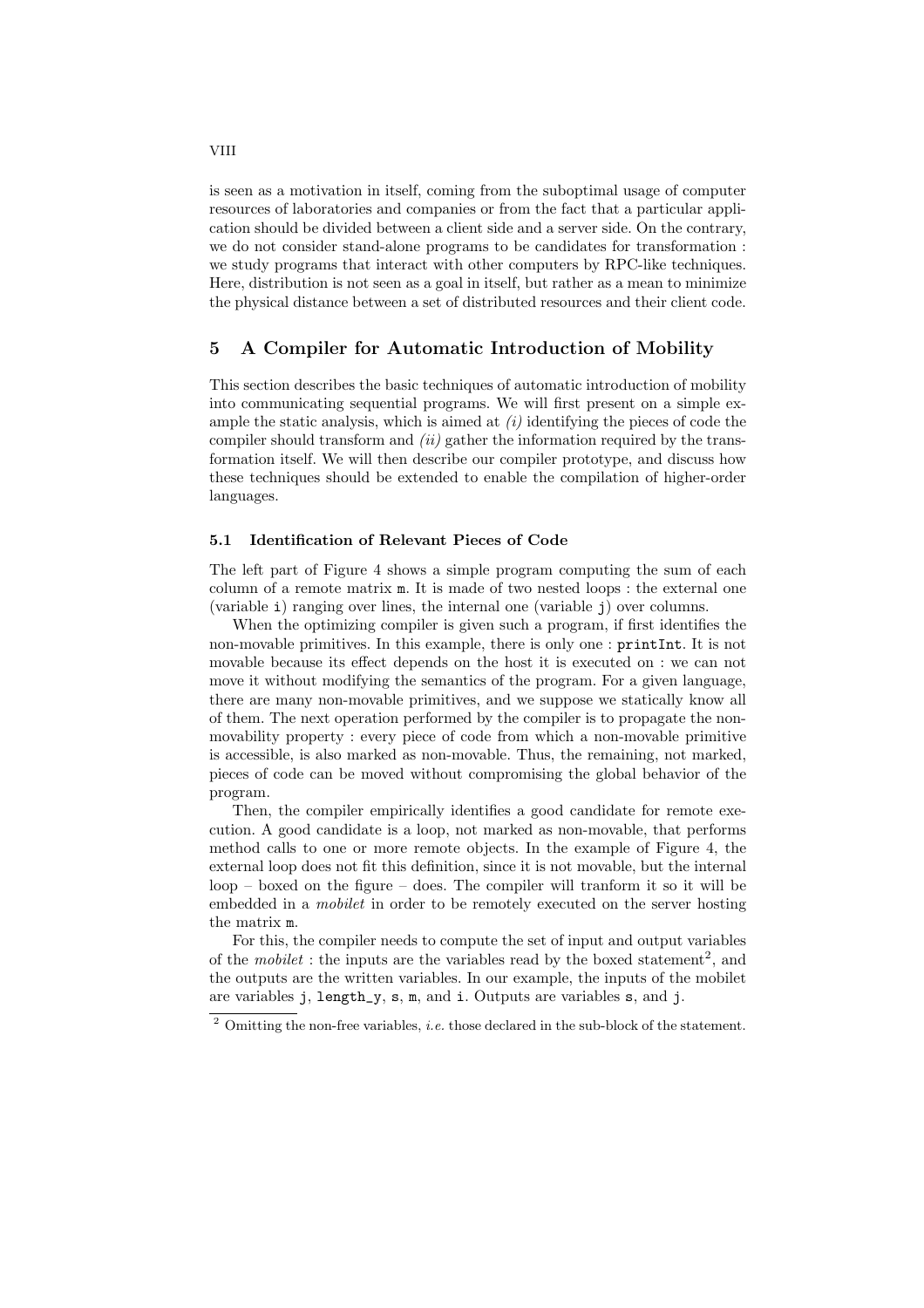

Fig. 4. Principles of code analysis and transformation

The compiler has now collected all the relevant data to produce the tranformed code, as shown on the right side of Figure 4. The boxed statement on the left side is transformed into the outer-most box on the right side. The compiler generates the filling of a variable-value pair list (namely inputs) containing the input chunk of the environment. It then introduces a remote execution primitive (send\_mobilet\_to) that will create a *mobilet* containing the original code – boxed on the left side –, with the input environment chunk as argument, producing an output environment chunk (outputs) that will be restored after the remote execution. The *mobilet* will be sent to the computer hosting the remote object reference m involved in the loop.

#### 5.2 Managing Multiple Remote Calls and References in a Mobilet

When there are more than one remote object reference in the code to be sent, the following question arises : can the compiler decide what is the appropriate host to recieve and execute the mobilet ?

Our approach, implemented in the prototype, is to perform a regularity test at runtime on the references collected in the piece of code : before sending the mobilet, the runtime support inspects the address of a maximum of 10 references. If, and only if, all the addresses are the same, the decision is taken to send the mobilet to that host. This technique has a quite small, bounded overhead. Its flaw is that the compiler does not necessarily know all the references at the time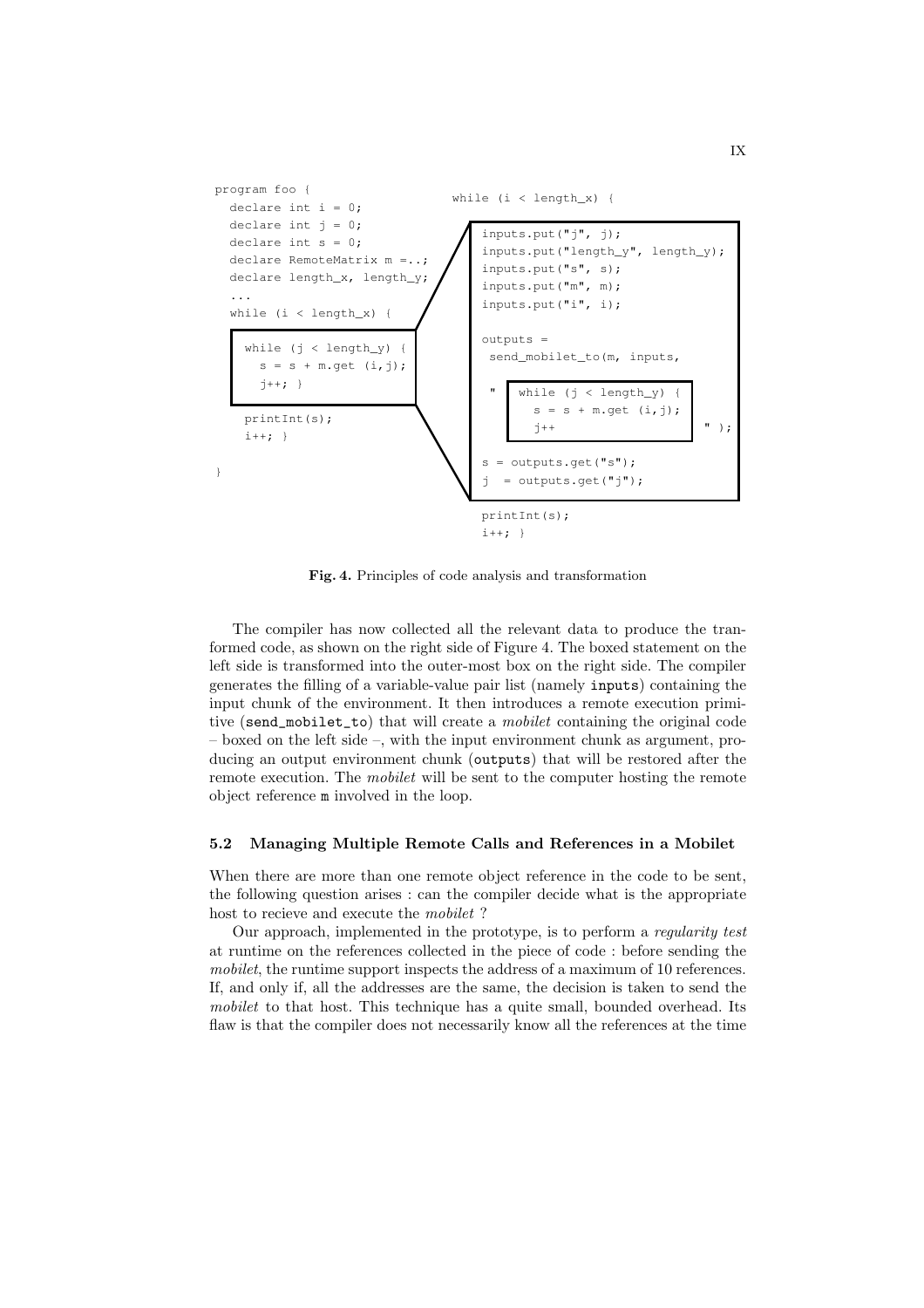when the decision is taken. For instance, in an expression like  $o.m1().m2()$ , there is no possibility to anticipate, before the computation of the expression, which machine hosts the reciever of m2. There are other cases like this one.

Another approach is to intercept every remote call on one (or more) execution of the piece of code (without introduction of mobility), and to perform a statistical breakdown of the addresses of the receiving hosts. An empirical model can then decide, on the basis of this breakdown, whether it sounds valuable to send the mobilet for the next executions and where to send it. In comparison to the previous approach, the advantage of this one is that all the remote calls are taken into account. Its disadvantages are that it may be more costly because of the interceptions, and that it needs a calibration stage.

#### 5.3 A Compiler and Analyser Prototype

Silfa : A Dedicated Toy Language. We have implemented a prototype of a compiler for automatic introduction of mobility. It compiles a dedicated toy language called Silfa – a simple imperative sequential language. Silfa users can define procedures and functions, manipulate data arrays and invoke remote operations on CORBA objects. We have decided to study a toy language since the size of the analysis code is proportional to the number of grammar rules that generate the programs : Silfa grammar is made of 45 rules, while Java's has more than 200 rules. Notice that Silfa is not object-oriented, that it is not concurrent, and that there are no pointer, and particularly no pointer to function. We will examine in section 7.1 how to extend the compiler for a higher-order language.

Compiler Implementation. The Silfa analyser and compiler is illustrated on Figure 5. When given a program, the compiler generates a set of Java source code programs, one for the main program, and several mobilets for remote execution. A regular Java compiler generates afterwards Java executable bytecode. The Silfa compiler user interface has an option to disable the generation and connection of the mobilets, so we can benchmark the benefits of introduction of mobility.

# 6 Experimental Study

The experimental study aims at showing that automatic introduction of mobility can bridge the gap between efficient and reusable distributed architectures.

#### 6.1 Tested Applications and Experimental Settings

The first experiment we have conducted addresses the following question : there is a number of iterations performed by the mobilets beyond which the cost of remote execution is prohibitive, and leads to worst performances ; isn't this number too big ?

We have designed a small example to answer this question : the example is made of a server program hosting a remotely accessible two-dimensional matrix

X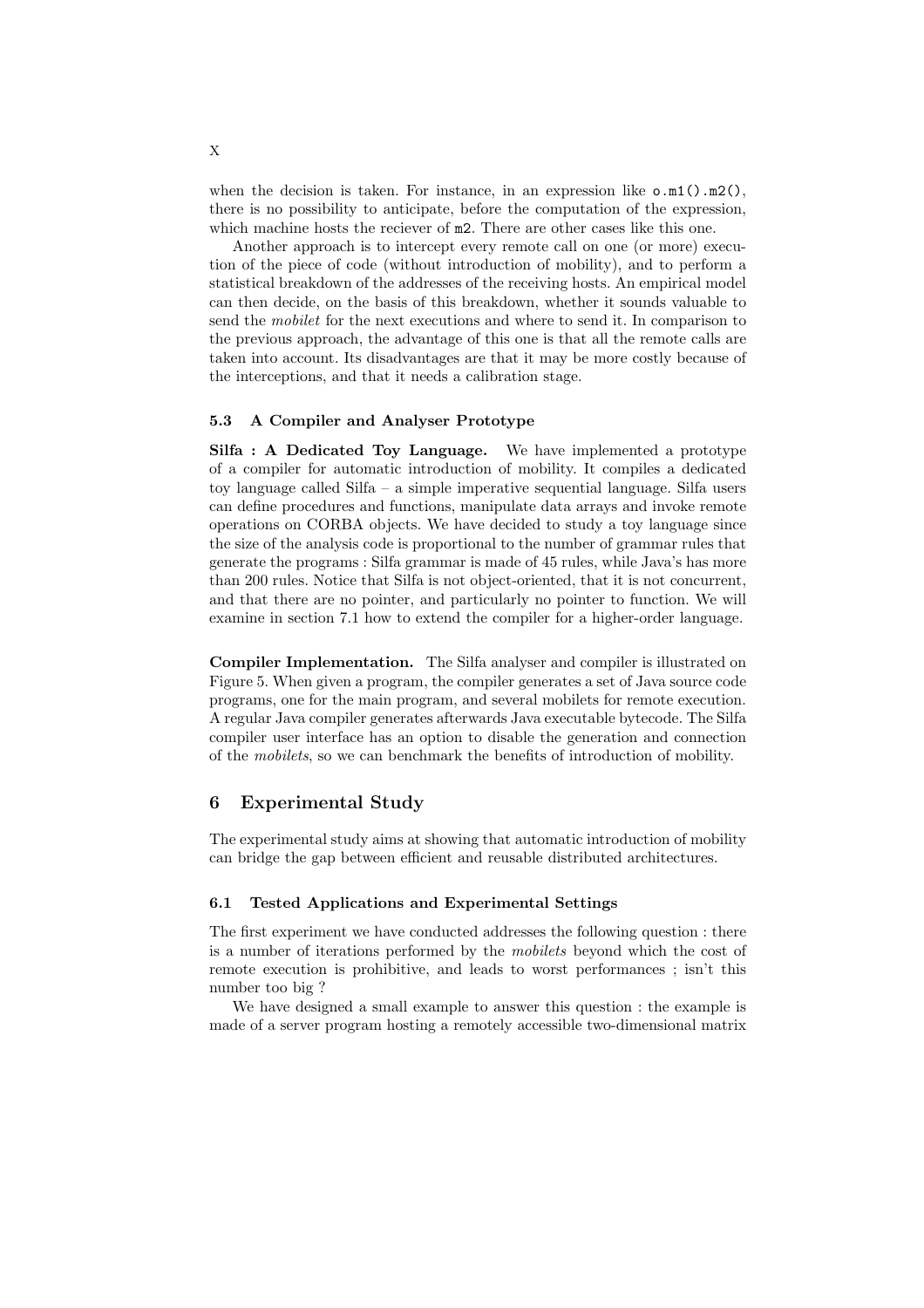

Fig. 5. Prototype of a Mobility Introduction Compiler

of integers, and a client program writing and reading the entire matrix. We noticed that for a matrix of  $22 \times 23$ , with a round-trip latency<sup>3</sup> of 1 ms, the transformed program is 50% faster than without introduction of mobility. Since such a matrix is very small compared to the typical data of industrial design applications, and since this latency is also quite small<sup>4</sup>, we conclude that the iteration number threshold above which introduction of mobility is profitable is small enough for the targeted applications.

The second and most relevant experimentation tends to show how introduction of mobility can speed up applications that are sensitive to latency. For this, we have built an experimental network with a configurable latency : it is made of two different LANs linked by a customized Linux gateway implementing a packet delaying mechanism. This enables variation of the RTT from 225  $\mu s$  (a regular LAN) to 20 ms (a high performance WAN from Paris to Nice).

Figure 6 shows this experimental network in the settings of a 3D distance computation through the interfaces of CAD Services, as presented in section 2.4.

<sup>&</sup>lt;sup>3</sup> Round-trip time measured by *ping* 

<sup>&</sup>lt;sup>4</sup> An RTT of 1 ms is a limit timing between the performances of a bad LAN and a good WAN.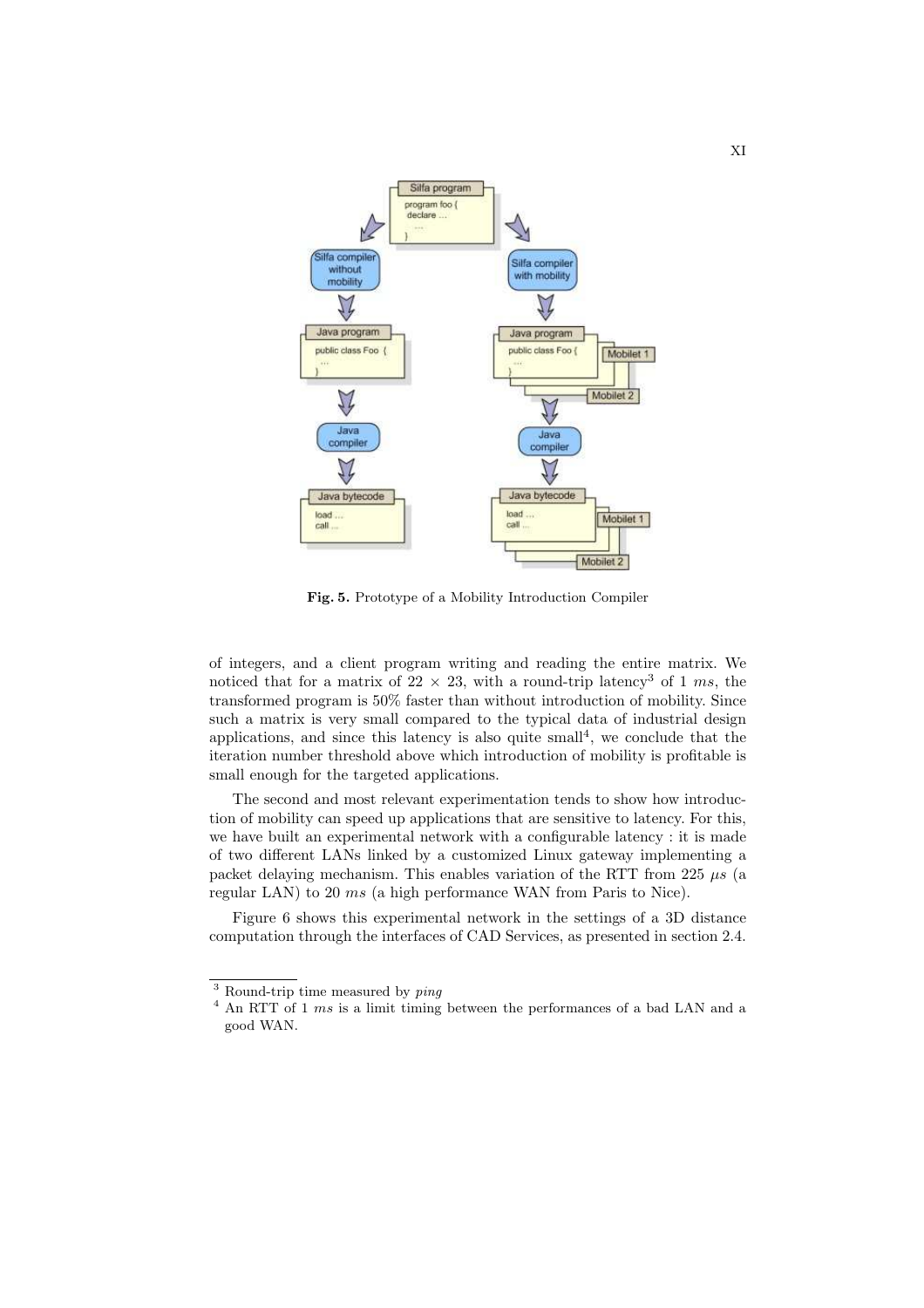

Fig. 6. Experimental network for variation of the latency

We have actually used wireframe shapes only, in order to simplify the 3D distance algorithm. The sequence executed by client program distance.silfa is the following :

- Perform a request to the naming service to get a reference to the CAD server  $(\text{steps } 1 \text{ and } 2)$ ;
- Ask the CAD server to load the two wireframe shapes (117 vertices each) from a file repository (steps 3–6);
- Range over the vertices of the first shape and compute its distance with each of the vertices of the other shape (steps 7–);
- Print the minimum of all computed distances.

This program is very simple and the size of the data (two shapes of 117 vertices) is very small. A real application would certainly generate much more remote interactions. Thus, if the experimental results are good for this example, we can expect that they would be even better for a real application.

### 6.2 Experimental Results

Figure 7 shows the execution timings of the 3D distance computation with and without introduction of mobility, for a latency varying from  $1$  to  $20$  ms. The first remark is that latency has a very important impact on global execution timings of the program compiled without introduction of mobility : it varies from 153 s for an RTT of 1 ms, to 2350 s for 20 ms. With our compiling techniques, the impact of latency, if not completely null, is dramatically decreased. As a result, introduction of mobility is very profitable, especially for big values of latency – and still 20 ms is not such a big latency : from Paris to Tokyo, we have noticed an average ping of more than 300 ms, between two well connected universities.

Although our compiler is designed for big latencies, it also produces a sensible optimization, for this application, in a LAN setting : with a ping of 225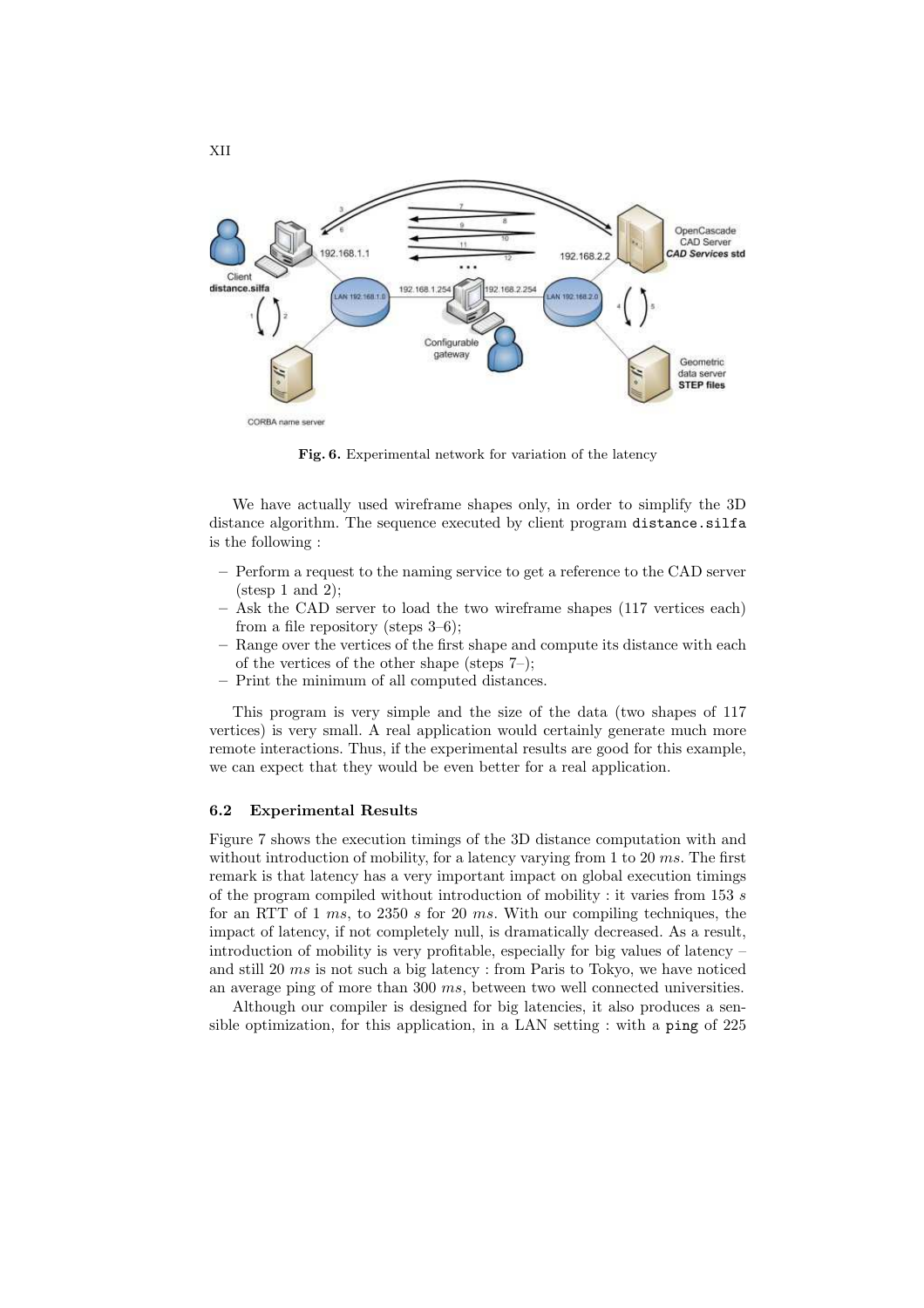

Fig. 7. Execution time vs. round-trip time latency  $(1 - 20 \text{ ms})$ 

 $\mu s$ , the optimized program is 25% faster than without introduction of mobility. Conversely we noticed, as expected, that the possible speed-up depends on the applications : for the example of the remote matrix presented earlier, a ping of 225  $\mu s$  leads to higher performances – about 20% faster – without introduction of mobility. It is also the case for two other applications we have tested, a ranging over a list and a ranging over a three-dimensional array.

# 7 Future Works

We consider two directions for continuing our research on introduction of mobility. The first direction addresses the compilation of higher-order languages. The second direction addresses the the decision process for sending a mobilet.

# 7.1 Towards a Compiler for Higher-Order Language

When the analyser computes, for instance, the movability property of expressions and statements throughout a program, it needs to consider the user-defined subroutines that are called by these expressions and statements. Indeed, a statement is not movable if it calls a non-movable procedure or function. Thus, the very first step of the analysis is to associate, for each expression and statement, the set of called subroutines. This is a kind of context-sensitive call graph. For Silfa programs, this call graph is easy to compute. But when the language is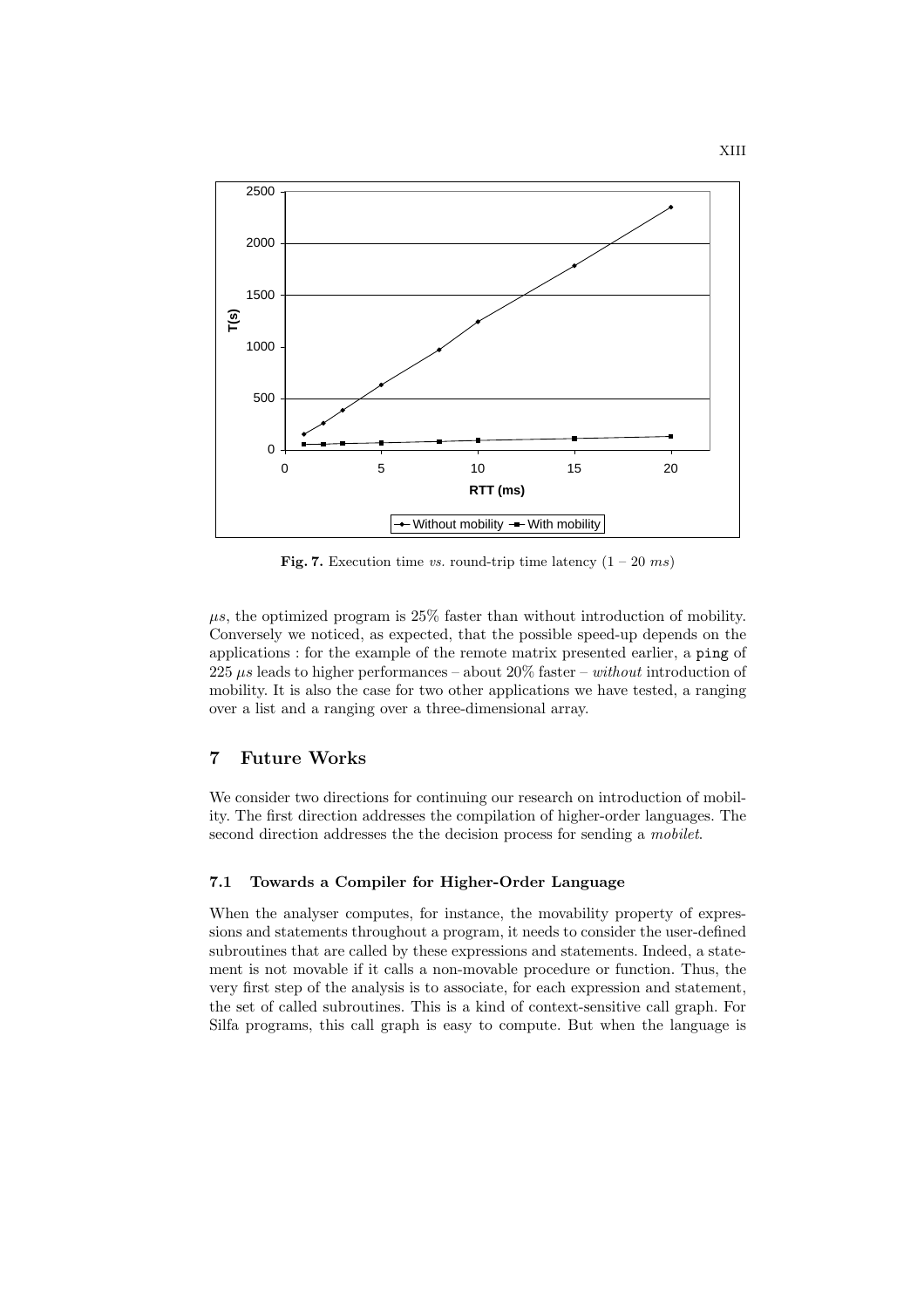provided with pointers to functions, first-class functions, or objects, the call graph construction is more difficult. For instance, consider an object-oriented language : for a given method call  $\circ \cdot m()$ , the code that will be actually executed depends on the dynamic type of o. The knowledge of the static type of o and the name m of the method is not enough to determine the associated code. There are techniques to statically build such object-oriented call graphs [7] : the analyser alternates data flow analysis (to anticipate the dynamic types of the object references) and control flow analysis (to refine the call graph), until reaching a fixed point. We have not implemented such techniques in our prototype : we have considered that our interprocedural analysis is sufficient for our proof of concept of introduction of mobility.

Other issues have to be addressed in order to compile a mainstream objectoriented language like Java, especially concurrency and synchronisation management, and exception support.

#### 7.2 Improvement of the Dynamic Decision for Remote Execution

We have already presented in section 5.2 a sharper decision process for choosing the appropriate machine that would recieve and execute a particular mobilet. In addition, the experimental study shows that the optimizing compiler, for very small latencies, may produce a slower code. We can decrease this risk by deciding whether to send the *mobilet* on the basis of the value of a metrics, that would take into account some of the different parameters affecting the speed-up : latency – of course –, by also the number of remote interactions transformed into local ones, the available computation power of the client and the server, and any other parameter that a deeper experimental study would show as relevant.

# 8 Concluding Remarks

We have defined a static analysis method for introducing, in a totally automated manner, mobility primitives in imperative, sequential, communicating programs. This method is implemented in an optimizing compiler designed for a simplified language. Experimental results show that the optimized programs are dramatically more efficient than non-optimized programs, as soon as the latency gets over a small threshold. Moreover, the correctness of the program transformation is formally proven [8, 9].

We believe that these kind of compilation techniques can benefit to standardization process. Indeed, we have shown that a CAD Services client can be about 18 times faster when interacting with a server located at 1000 km. One could argue that if the CAD Services standard would have included a 3D distance operation, this example would have been meaningless. It is true but it is not the point. The standard itself is not to blame : we have shown that the designers cannot anticipate all the usage scenarios of the standard. And algorithms that are not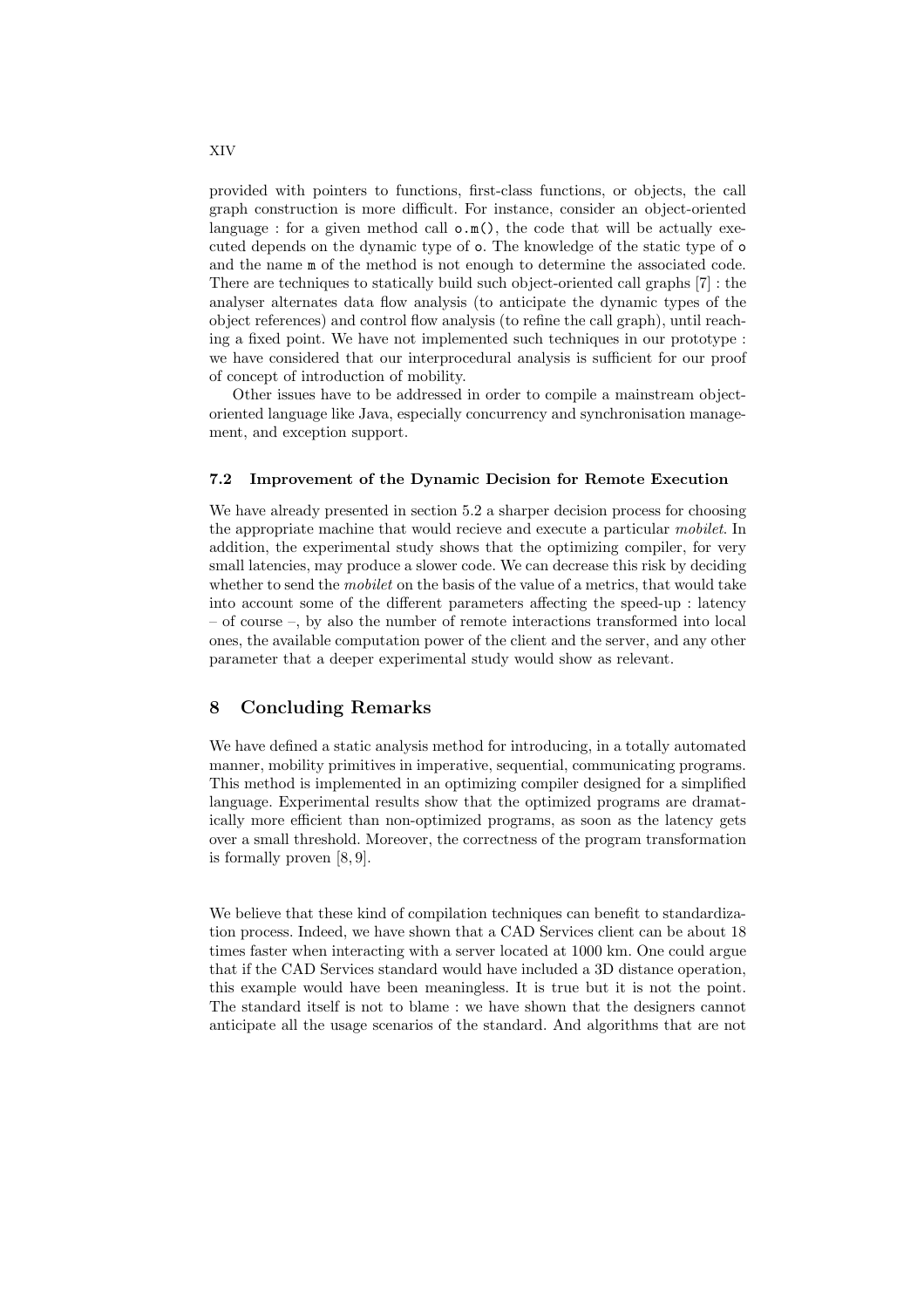anticipated must be implemented in the client.

If automatic introduction of mobility reaches a mature status, standard designers could partly rely on the compiler : standards could be more concise, focussing on data exchange, and would let the compiler move the non-anticipated algorithms from the client side to the server side for fast execution. It would renew confidence in standardization organizations like the OMG, since the components based on their standards would be both reusable and performant.

# References

- 1. J.R. Allen and K. Kennedy. PFC : A program to convert Fortran to parallel form. Technical Report MASC TR82-6, Department of Math. Sciences, Rice University, Houston, 1982.
- 2. David M. Chess, Colin G. Harrison, and Aaron Kershenbaum. Mobile Agents: Are they a good idea? In Mobile Object Systems – Toward a Programmable Internet, LNCS 1222, pages 25–47, Berlin, Germany, 1997. Springer-Verlag.
- 3. R. Claus and M. Kazakov. CAD Services: An industry standard interface for mechanical CAD interoperability. In Proceedings of Concurrent Engineering 2003 conference, ISBN 90-5809-622-X, 2003.
- 4. M. Dahm. The doorastha system. Technical report B-1-2000, Freie Universität Berlin, 2000.
- 5. Mohamed E. Fayad, Douglas C. Schmidt, and Ralph E. Johnson. Application Frameworks. In Mohamed E. Fayad, Douglas C. Schmidt, and Ralph E. Johnson, editors, Building Application Frameworks, pages 29–54, New York, 1999. Wiley Computer Publishing.
- 6. Paul Feautrier. Dataflow analysis of array and scalar references. International Journal of Parallel Programming, 20(1):23–53, 1991.
- 7. David Grove, Greg DeFouw, Jeffrey Dean, and Craig Chambers. Call graph construction in object-oriented languages. In ACM Conference on Object-Oriented Programming Systems Languages and Applications (OOPSLA), pages 108–124, 1997.
- 8. Grégory Haïk. Introduction of Mobility for Distributed Numerical Simulation Frameworks : a Formal Study. Technical Report LIP6 2003/008, Université Pierre et Marie Curie – Laboratoire d'Informatique de Paris 6, Paris, France, 2003.
- 9. Grégory Haïk. Introduction de mobilité dans les applications de conception industrielle. PhD thesis, Université Pierre et Marie Curie (Paris  $6$ ) – Laboratoire d'Informatique de Paris 6, 2005.
- 10. Galen C. Hunt and Michael L. Scott. The coign automatic distributed partitioning system. In Operating Systems Design and Implementation, pages 187–200, 1999.
- 11. Ralph E. Johnson. Components, frameworks, patterns. In ACM SIGSOFT Symposium on Software Reusability, pages 10–17, 1997.
- 12. D.J. Kuck, Y. Muraoka, and S.C. Chen. On the number of operations simultaneously executable in fortran-like programs and their resulting speed-up. In IEEE Transactions on Computers C-21, pages 1293–1310, 1972.
- 13. Object Management Group. Computer Aided Design Services Specification, OMG document formal/05-01-07, version 1.2, 2005.
- 14. Michael Philippsen and Matthias Zenger. JavaParty transparent remote objects in Java. Concurrency: Practice and Experience, 9(11):1225–1242, nov 1997.